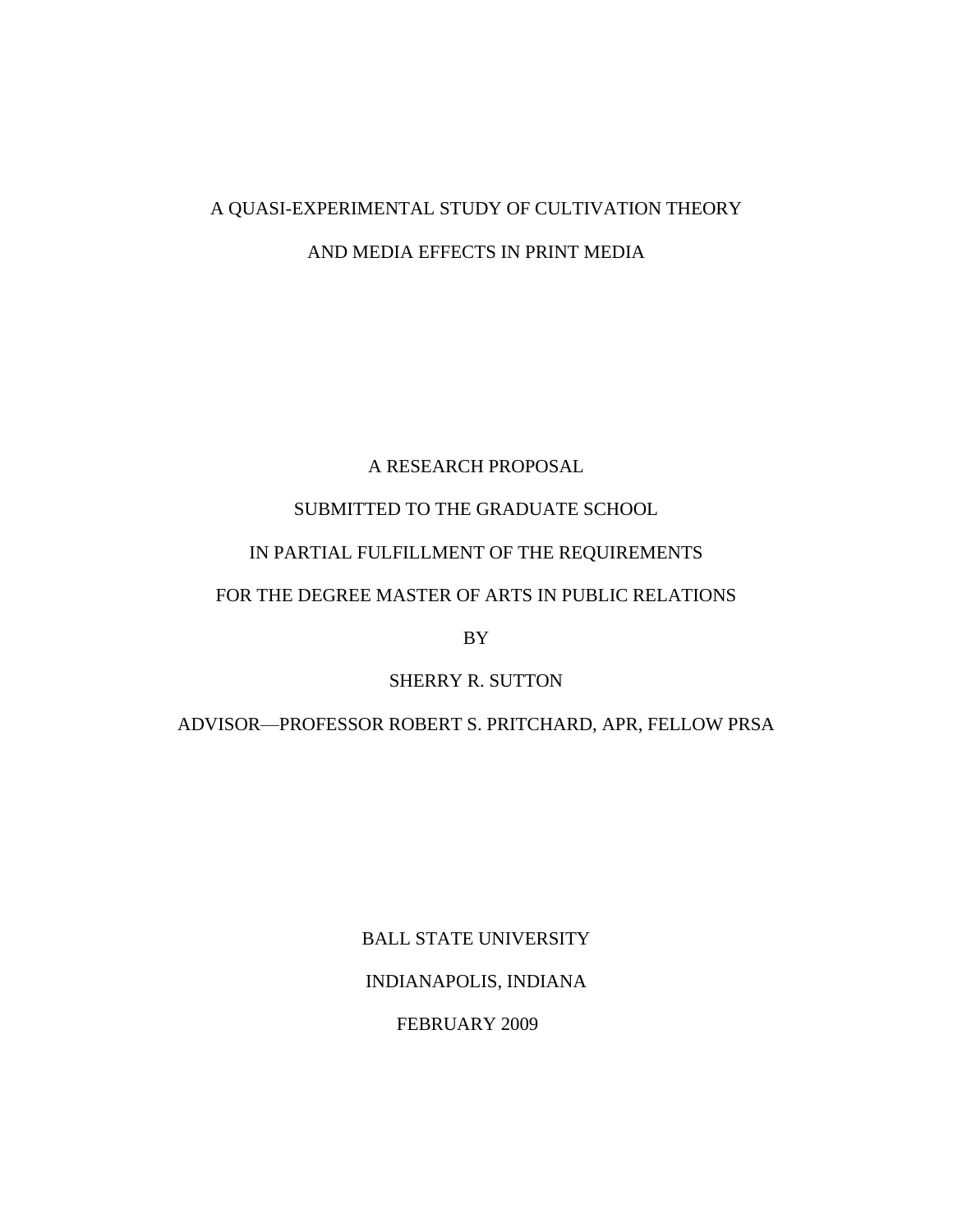#### I. PROPOSAL

According to Romer, Jamieson, and Aday (2003), cultivation theory suggests widespread fear of crime is fueled in part by heavy exposure to violent programming on prime-time television, especially, local television news shows. The cultivation theory and media effects theory go hand-in-hand. Media effects explore the exposure of symbols of violence in various causes increased aggression and violence in the audience.

Much research has been conducted on the effects cultivation theory has on heavy television users; however, very little research has been conducted on the cultivation theory's effects on heavy newspaper and other print media audiences and the positive and negative effects it has on the public relations industry.

This study will explore the application of the cultivation theory and media effects in print media. Research will include a literature review, as well as a quasi-experimental design that will test the proposed hypotheses.

Two hypothesizes are proposed to explore the application of the cultivation and media effects theories in print media:

**H1: Readers of violent news articles published in print media, will perceive their world as more violent than readers of neutral and non-violent news articles.**

**H2: Readers of violent news articles published in print will be more fearful of the world than readers of neutral and non-violent news articles.**

The quasi-experimental research will evaluate two groups of 20 subjects; a control group and an experimental group. Subjects will be divided according to their last name. Those with a last name beginning with A through N were placed in the control group. Those with a last name beginning with O through Z were placed in the experimental group.

Each group will complete a 30 minute pre-survey to assess their perceptions of and attitudes on local crime and violence before the experimental treatment. The experimental group will review newspaper articles heavily saturated with crime and violence. The control group will read articles that contain positive and/or neutral content pertaining to local violence. A 30 minute post-survey will be conducted to assess their